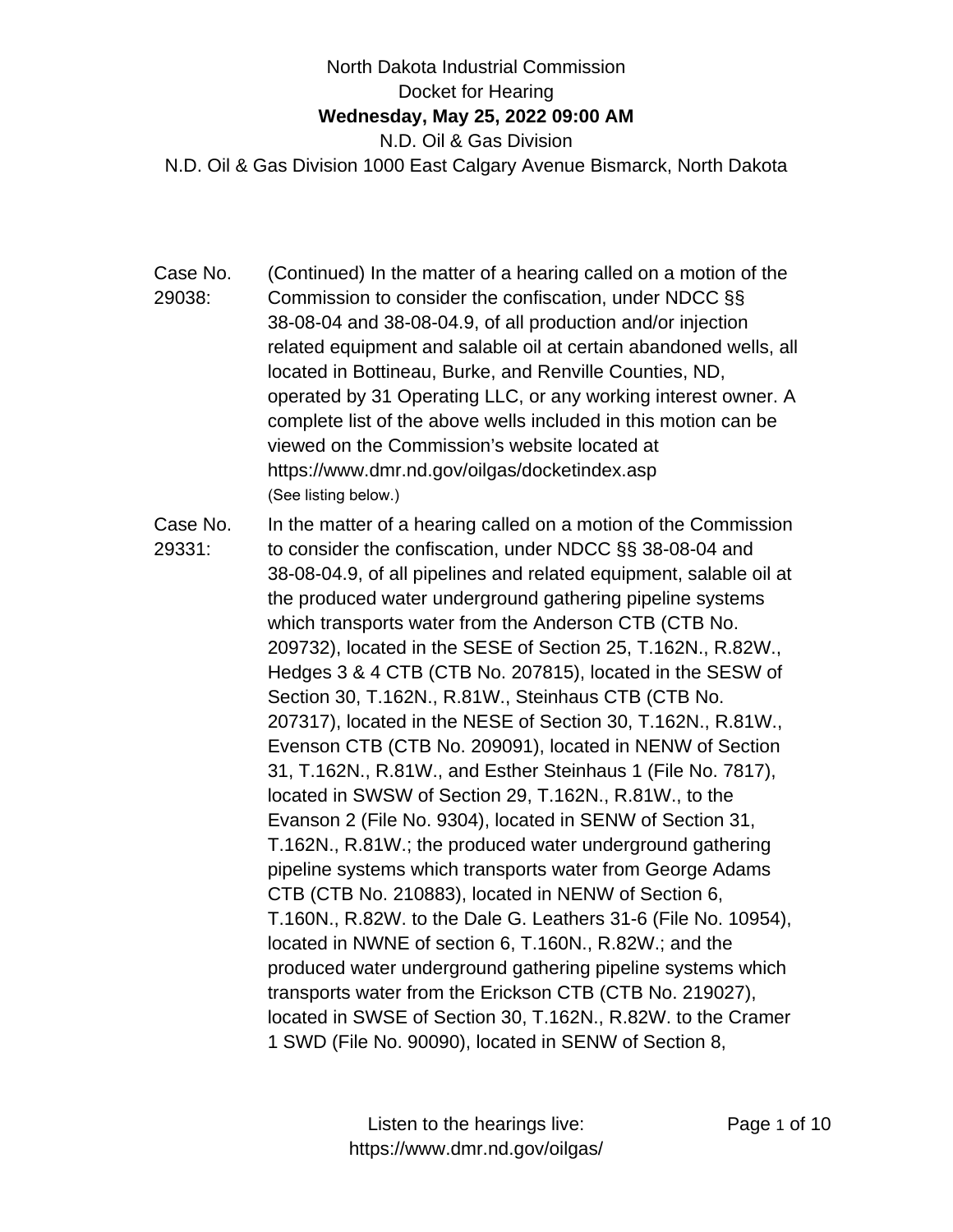T.161N., R.82W., all in Bottineau County, ND.

- Case No. 29332: Application of Empire North Dakota LLC for an order establishing eight 160-acre drilling units consisting of the NE/4, NW/4, SE/4 and SW/4 of Section 18, and NE/4, NW/4, SE/4 and SW/4 of Section 20, T.161N., R.78W., Bottineau County, ND, and allowing a vertical well to be completed in the Spearfish Formation at any location not closer than 500 feet to the boundary of each such unit, and for such other relief as may be appropriate.
- Case No. 29333: Application of Empire North Dakota LLC for an order establishing a 640-acre drilling unit consisting of Section 29, T.161N., R.78W., Bottineau County, ND, and allowing a horizontal well to be completed in the Spearfish Formation at any location not closer than 500 feet to the boundary of such unit, and for such other relief as may be appropriate.
- Case No. 29334: Application of Empire North Dakota LLC for an order (i) establishing a 320-acre drilling unit consisting of the E/2 of Section 30, T.161N., R.78W., Bottineau County, ND; (ii) authorizing a horizontal well to be drilled in the Spearfish Formation on such drilling unit no closer than 500 feet to the east or west boundary and 150 feet to the north or south boundary of such unit; and (iii) for such other relief as may be appropriate.
- Case No. 29335: Application of Empire North Dakota LLC for an order establishing a 640-acre drilling unit consisting of Section 32, T.161N., R.78W., Bottineau County, ND, and allowing a horizontal well to be completed in the Spearfish Formation at any location not closer than 500 feet to the boundary of such unit, and for such other relief as may be appropriate.
- Case No. 29336: Application of Petro-Hunt, L.L.C. for an order amending the applicable orders for the East Tioga and/or White Earth-Bakken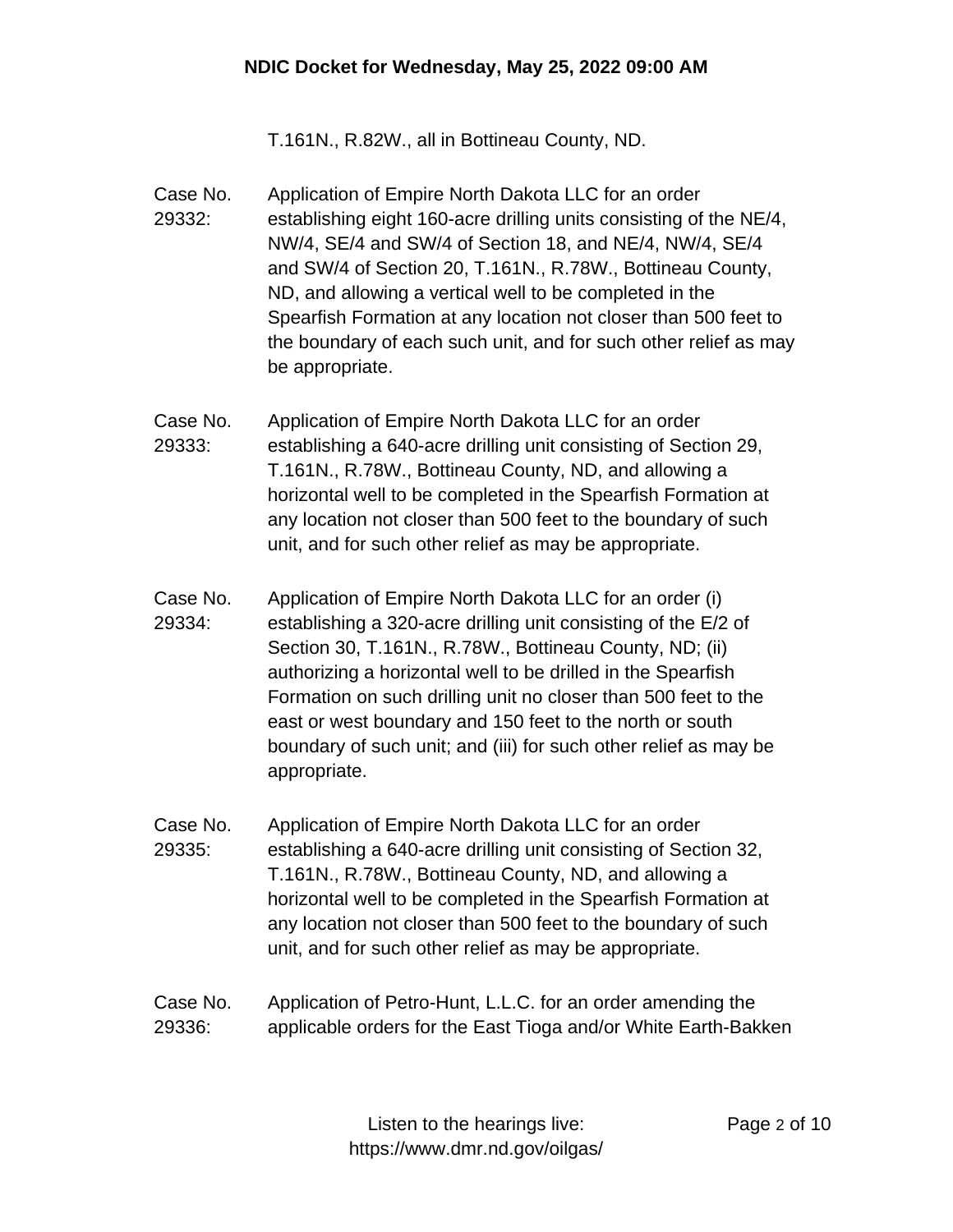Pools to establish an overlapping 2560-acre spacing unit described as Sections 22, 23, 26 and 27, T.158N., R.94W., Mountrail County, ND, and authorize one horizontal well to be drilled on such unit, and granting such other relief as may be appropriate.

Case No. 29337: Application of Oasis Petroleum North America LLC for an order amending the applicable orders for the Sorkness-Bakken Pool to establish two standup 1920-acre spacing units described as Sections 11, 14 and 23; and Sections 12, 13 and 24, T.157N., R.93W., Mountrail County, ND, and authorize four horizontal wells to be drilled on each such unit, and granting such other relief as may be appropriate. Notice to CONTINUE to 06/2022 rec'd 05/19/22

Case No. 29338: Application of Oasis Petroleum North America LLC for an order amending the applicable orders for the Sorkness-Bakken Pool to establish two overlapping 3840-acre spacing units described as Sections 10, 11, 14, 15, 22 and 23; and Sections 11, 12, 13, 14, 23 and 24, T.157N., R.93W., Mountrail County, ND, and authorize one horizontal well to be drilled on each such unit, and granting such other relief as may be appropriate. Notice to CONTINUE to 06/2022 rec'd 05/19/22

- Case No. 29339: Application of Oasis Petroleum North America LLC for an order amending the applicable orders for the Alger-Bakken Pool to establish a 1600-acre spacing unit described as the E/2 E/2 of Sections 2 and 11, the W/2 of Sections 1 and 12, and all of Section 13, T.156N., R.93W., Mountrail County, ND, and authorize four horizontal wells to be drilled on such unit, and granting such other relief as may be appropriate.
- Case No. 29340: Application of Oasis Petroleum North America LLC for an order amending the applicable orders for the Camp and/or Willow Creek-Bakken Pools to allow the Rilynn Federal 5201 41-2 2B well (File No. 38523) to be drilled and completed in such fashion that portions of the wellbore may be less than 500 feet from the northern boundary of the spacing unit consisting of the E/2 and E/2 E/2 W/2 of Section 11, all of Section 12, T.152N., R.101W.,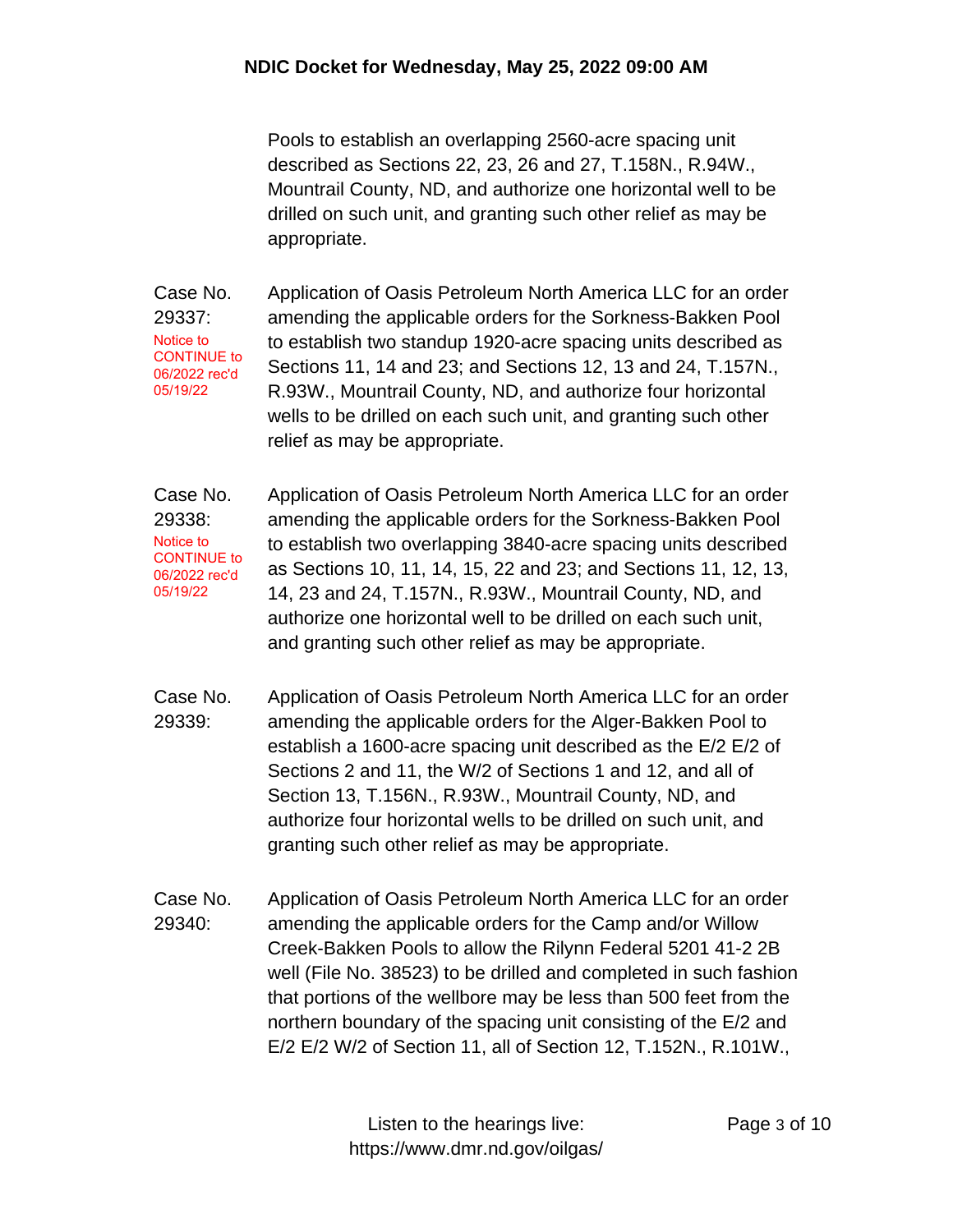and all of Section 7, and the W/2 W/2 of Section 8, T.152N., R.100W., McKenzie County, ND, as an exception to the applicable well location requirements, or granting such other relief as may be appropriate.

- Case No. 29341: Application of Oasis Petroleum North America LLC for an order amending the applicable orders for the Camp and/or Willow Creek-Bakken Pools to allow the Rynn Lee Federal 5201 41-2 6B well (File No. 38524) to be drilled and completed in such fashion that portions of the wellbore may be less than 500 feet from the southern boundary of the spacing unit consisting of the E/2 and E/2 E/2 W/2 of Section 2, all of Section 1, T.152N., R.101W., and all of Section 6, and the W/2 W/2 of Section 5, T.152N., R.100W., McKenzie and Williams Counties, ND, as an exception to the applicable well location requirements, or granting such other relief as may be appropriate.
- Case No. 29342: Application of Hess Bakken Investments II, LLC for an order amending the applicable orders for the Ray-Bakken Pool to establish a standup 1920-acre spacing unit described as Sections 20, 29 and 32, T.157N., R.96W., Williams County, ND, and authorize seven horizontal wells to be drilled on such unit, and granting such other relief as may be appropriate.
- Case No. 29343: Application of Hess Bakken Investments II, LLC for an order amending the applicable orders for the Ray-Bakken Pool to establish an overlapping 3840-acre spacing unit described as Sections 19, 20, 29, 30, 31 and 32, T.157N., R.96W., Williams County, ND, and authorize one horizontal well to be drilled on such unit, and for such other relief as may be appropriate.
- Case No. 29344: Application of Ovintiv Production Inc. for an order amending the applicable orders for the Grinnell-Bakken, Sand Creek-Bakken, and/or Keene-Bakken/Three Forks Pools to establish an overlapping 3840-acre spacing unit described as Sections 2, 3, 10, 11, 14 and 15, T.153N., R.96W., McKenzie County, ND, and authorize two horizontal wells to be drilled on such unit, and for Notice to CONTINUE to 06/2022 rec'd 05/16/22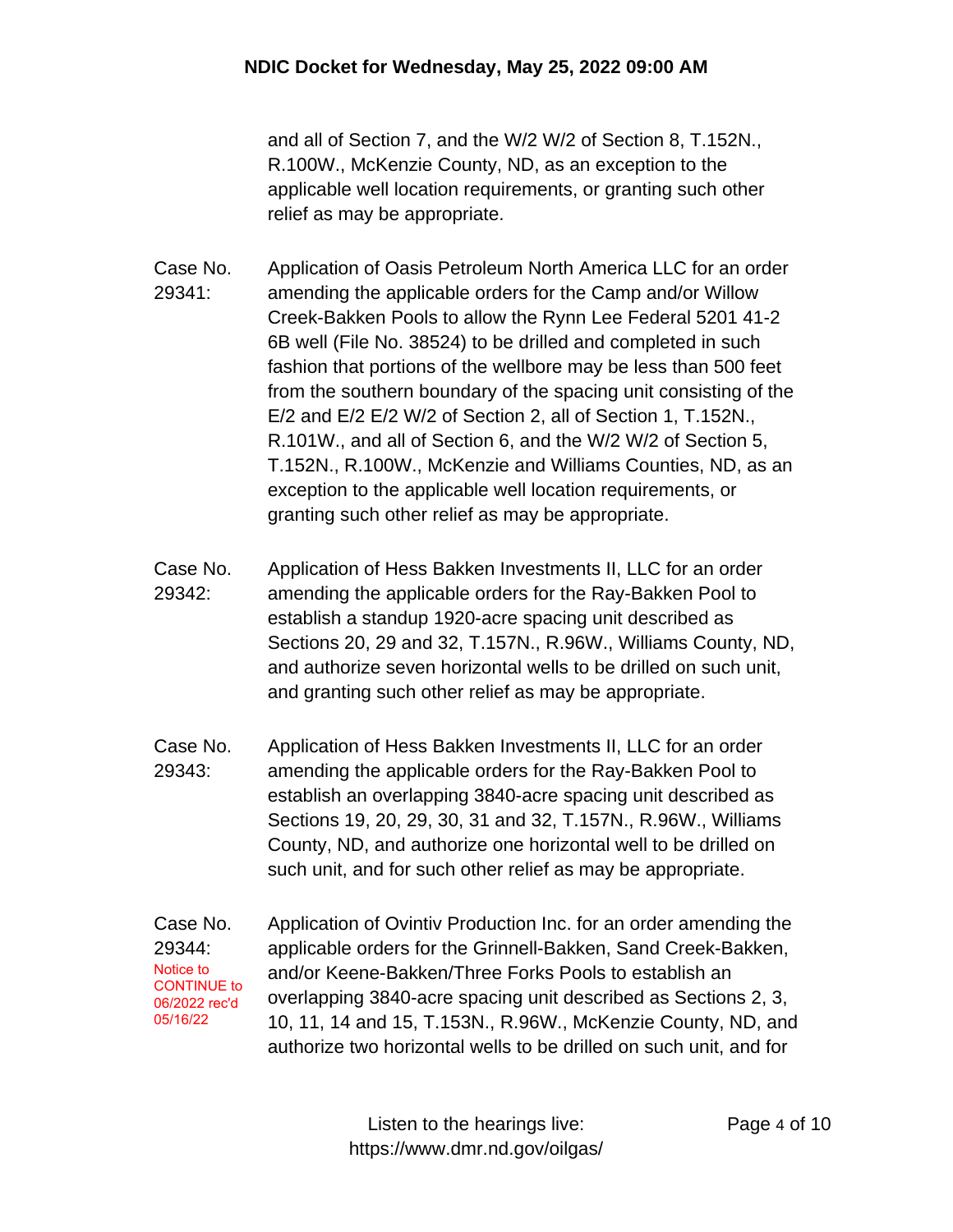such other relief as may be appropriate.

Case No. 29345: Application of Ovintiv Production Inc. for an order amending the applicable orders for the Sand Creek-Bakken Pool to establish a standup 1920-acre spacing unit described as Sections 3, 10 and 15, T.153N., R.96W., McKenzie County, ND, and authorize seven horizontal wells to be drilled on such unit, and granting such other relief as may be appropriate. Notice to CONTINUE to 06/2022 rec'd 05/16/22

Case No. 29346: Application of Ovintiv Production Inc. for an order amending the applicable orders for the Lost Bridge and/or Bear Creek-Bakken Pools to establish a standup 1920-acre spacing unit described as Sections 10, 15 and 22, T.148N., R.96W., Dunn County, ND, and authorize six horizontal wells to be drilled on such unit, and granting such other relief as may be appropriate. Notice to CONTINUE to 06/2022 rec'd 05/24/22

- Case No. 29280: (Continued) Application of Ovintiv Production Inc. for an order amending the applicable orders for the Sandrocks-Bakken Pool to establish an overlapping 2560-acre spacing unit described as Sections 2, 3, 10 and 11, T.150N., R.100W., McKenzie County, ND, and authorize one horizontal well to be drilled on such unit, and for such other relief as may be appropriate.
- Case No. 29281: (Continued) Application of Ovintiv Production Inc. for an order amending the applicable orders for the Tobacco Garden-Bakken Pool to establish an overlapping 2560-acre spacing unit described as Sections 4, 5, 8 and 9, T.150N., R.99W., McKenzie County, ND, and authorize two horizontal wells to be drilled on such unit, and for such other relief as may be appropriate.
- Case No. 29347: Application of Kraken Operating, LLC for an order amending the applicable orders for the Hebron-Bakken Pool to establish a laydown 2240-acre spacing unit described as Sections 34, 35 and 36, T.155N., R.104W. and Section 31, T.155N., R.103W., Williams County, ND, and authorize three horizontal wells to be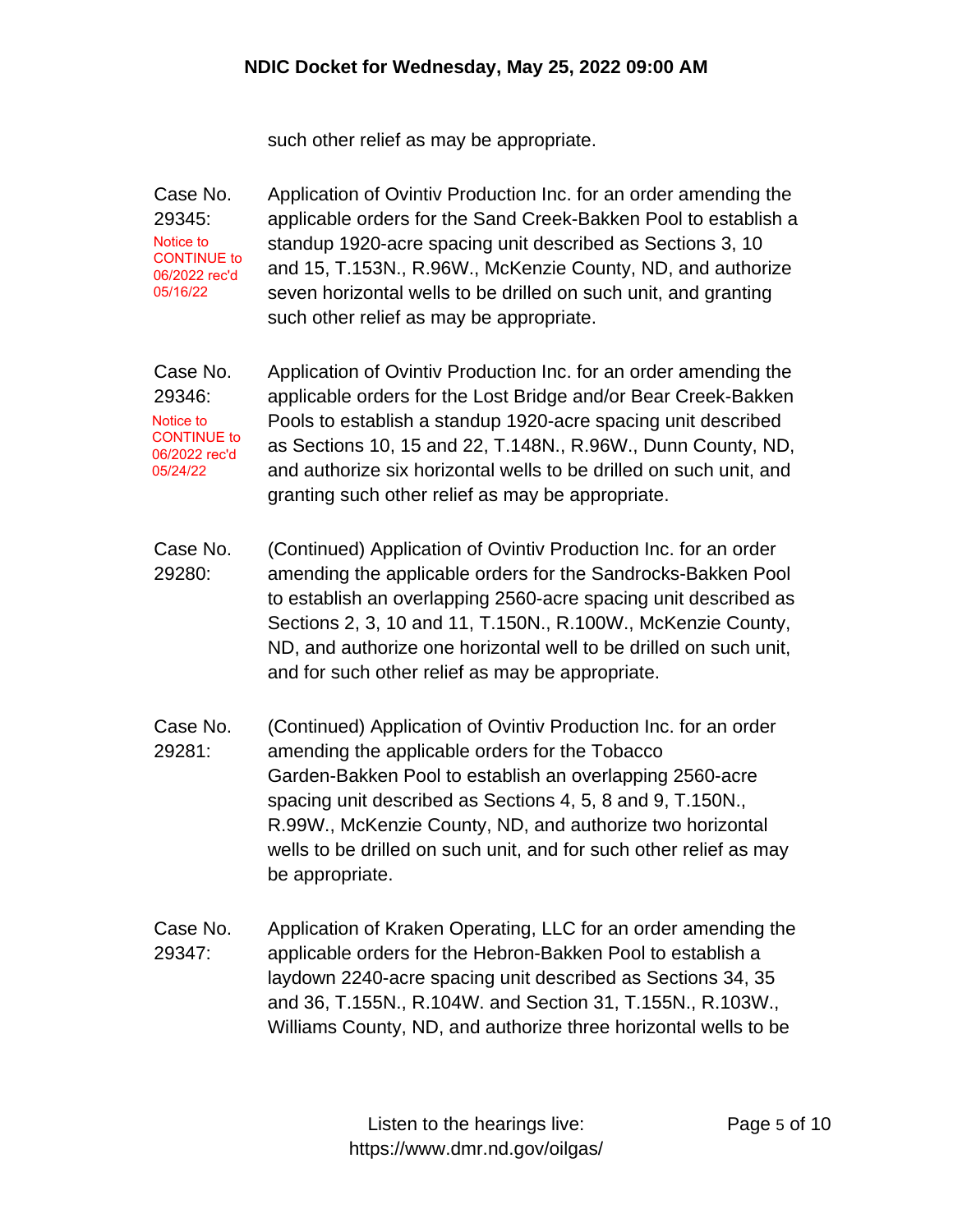drilled on such unit, and granting such other relief as may be appropriate.

Case No. 29046: (Continued) Application of Kraken Operating, LLC for an order amending the applicable orders for the Oliver-Bakken Pool to establish a standup 1920-acre spacing unit described as Section 33, T.158N., R.98W. and Sections 4 and 9, T.157N., R.98W., Williams County, ND, and authorize two horizontal wells to be drilled on such unit, and granting such other relief as may be appropriate. Notice to CONTINUE to 06/2022 rec'd 05/24/22

Case No. 29230: (Continued) Temporary spacing to develop an oil and/or gas pool discovered by the True Oil LLC #31-36 Northern State well (File No. 37495), NWNE of Section 36, T.148N., R.102W., McKenzie County, ND, define the field limits, and enact such special field rules as may be necessary. Notice to CONTINUE to 06/2022 rec'd 05/09/22

Case No. 29348: A motion of the Commission to determine the amount of bond to be required of RTR Energy, LLC for a well to be drilled in Section 24, T.133N., R.97W., Hettinger County, ND, Tree Butte Field, pursuant to NDAC § 43-02-03-15, and such other action as is appropriate.

Case No. 29289: (Continued) Application of Foundation Energy Management, LLC for an order amending the applicable orders for the Bicentennial-Bakken Pool to authorize the recompletion and production of one (1) vertical well and two (2) horizontal wells in a 640-acre spacing unit consisting of the Section 28, T.144N., R.103W., Golden Valley County, ND and for such other relief as may be appropriate. Notice to CONTINUE to 06/2022 rec'd 05/16/22

Case No. 29073: (Continued) Application of WPX Energy Williston, LLC for an order amending the field rules for the Heart Butte-Bakken Pool, Dunn and McLean Counties, ND to create and establish the following: (i) two overlapping 1920-acre spacing units comprised of Sections 22, 23 and 24; and 25, 26 and 27, all in T.149N., Notice to DISMISS rec'd 05/19/22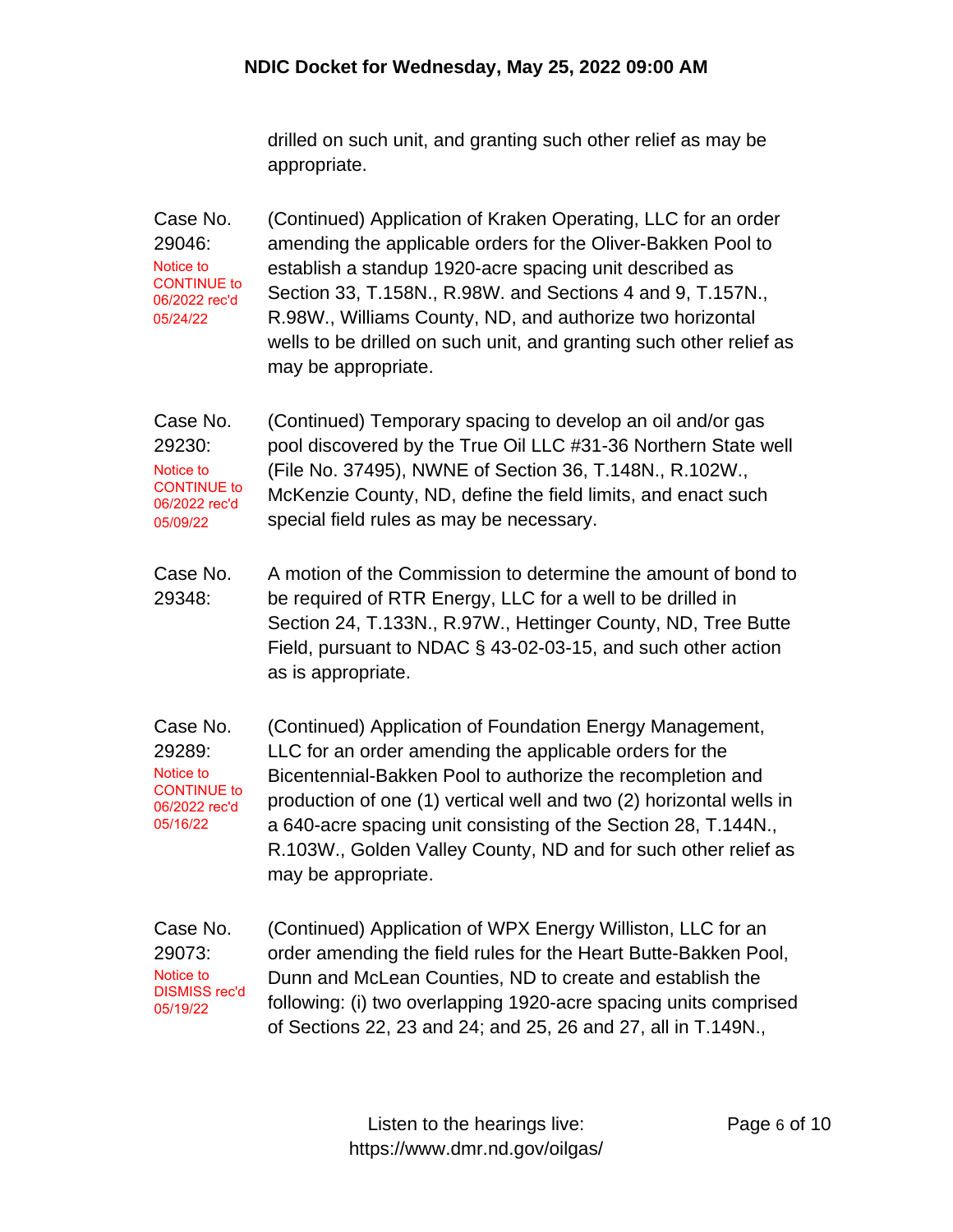## **NDIC Docket for Wednesday, May 25, 2022 09:00 AM**

R.91W., authorizing the drilling of up to five horizontal wells in each proposed overlapping 1920-acre spacing unit; and (ii) an overlapping 3840-acre spacing unit comprised of Sections 22, 23, 24, 25, 26 and 27, all in T.149N., R.91.W, authorizing the drilling of one horizontal well on or near the section line between existing spacing units on said proposed 3840-acre spacing unit; and/or for such other and further relief as appropriate.

Case No. 29290: (Continued) Application of Gary Hagen, for an order to determine the actual costs and proper payout statements, interest due on working interest payments made more than 150 days after sales, enforcement of cost-free royalty statute and other Forced Pooling Issues related to unleased mineral interests in oil wells Wold Federal 44-7-4XH (File No. 33262), Wold Federal 44-7-5XH (File No. 33263), Wold Federal 44-7-6XH (File No. 33264), Wold Federal 44-7-7H (File No. 33265), Wold Federal 44-7-1H (File No. 33259 ), Wold 16-7TFH (File No. 32833), Wold Federal 44-7-2H (File No. 33260), Wold Federal 44-7-3H (File No. 33261), Wold 44-7-8H (File No. 33266), Wold Federal 44-7-1TFH (File No. 33252), Wold Federal 44-7-2TFH (File No. 33253), Wold Federal 44-7-3TFXH (File No. 33254), Wold Federal 44-7-4TFXH (File No. 33255), Wold Federal 44-7-5TFXH (File No. 33256), Wold Federal 44-7-6TFXH (File No. 33257), operated by Whiting Oil and Gas Corp. in a spacing unit described as Sections 1 and 12, T.153N., R.98W., Sections 6 and 7, T.153N., R.97W., Banks Field, McKenzie County ND, pursuant to NDCC § 38-08-08 and NDCC § 47-16-39.1, and request for a hearing pursuant to NDAC § 43-02-03-88. Notice to **CONTINUE** 

Case No. 29349: Application of Hess Bakken Investments II, LLC pursuant to NDAC § 43-02-03-88.1 for an order allowing oil and gas produced from the BB-Budahn- 150-95-0506H-8 (File No. 38165), BB-Budahn- 150-95-0506H-9 (File No. 38167), Sections 5 and 6, T.150N., R.95W., BB-Budahn-LN-150-95-0506H-1 (File No. 38163), Sections 31 and 32, T.151N., R.95W. and Sections 5 and 6, T.150N., R.95W., BB-Budahn A

> Listen to the hearings live: https://www.dmr.nd.gov/oilgas/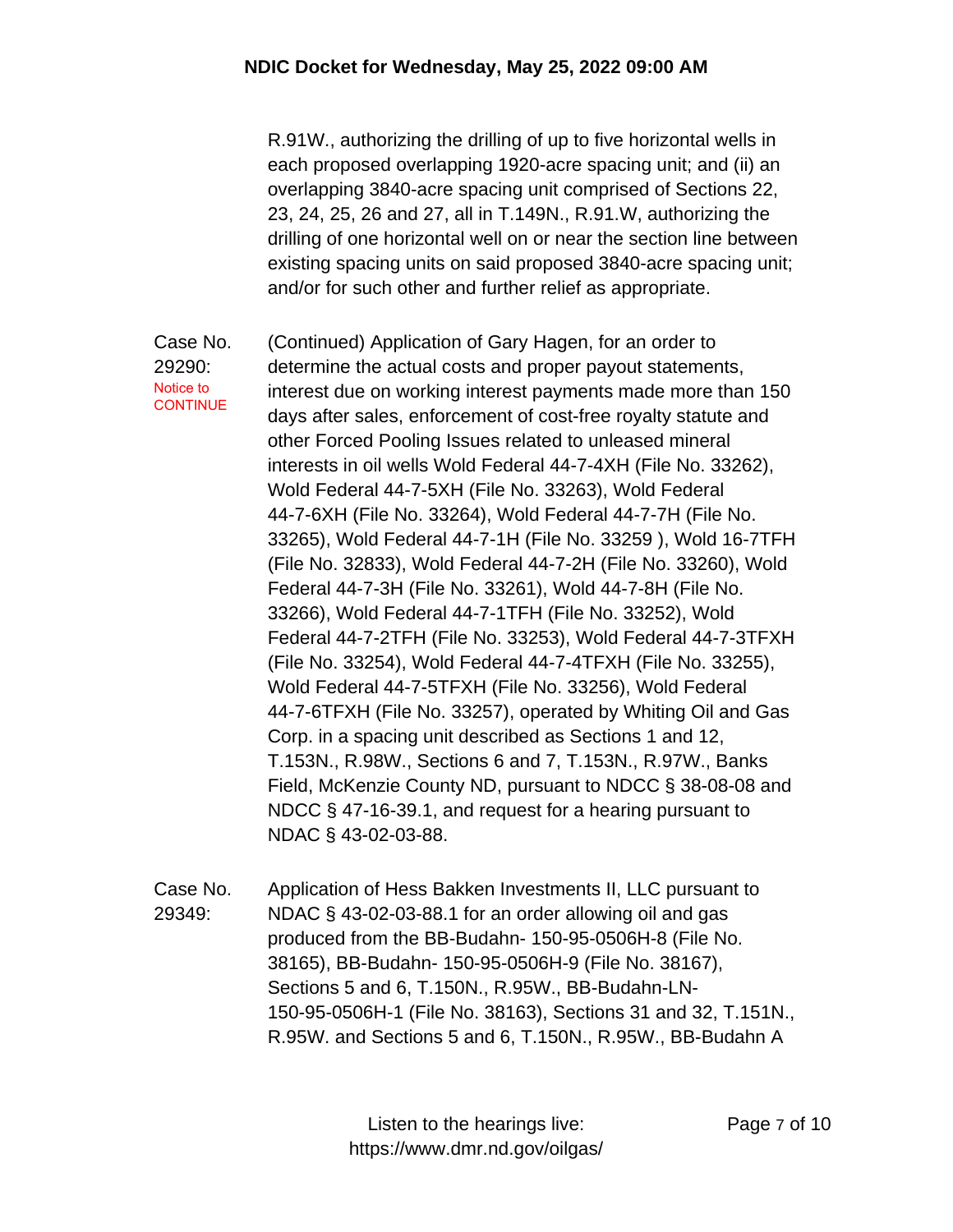-150-95-0403H-11 (File No. 38164), BB-Budahn A-150-95-0403H-12 (File No. 38166), Sections 3 and 4, T.150N., R.95W., and BB-Budahn A-LN- 150-95-0403H-1 (File No. 38162), Sections 33 and 34, T.151N., R.95W. and Sections 3 and 4, T.150N., R.95W., McKenzie County, ND, wells to be commingled in a central production facility located in the NW of Section 4, T.150N., R.95W., pursuant to NDAC § 43-02-03-48.1 and granting such other relief as may be appropriate.

- Case No. 29350: Application of Hess Bakken Investments II, LLC, for an order amending the applicable orders for the Tioga-Bakken Pool to authorize up to eight horizontal wells to be drilled on a 1280-acre spacing unit described as Sections 11 and 14, T.157N., R.95W., Williams County, ND, and granting such other relief as may be appropriate. Notice to DISMISS rec'd 05/11/22
- Case No. 29351: Application of Hess Bakken Investments II, LLC for an order pursuant to NDAC § 43-02-03-88.1 pooling all interests in a spacing unit described as Sections 20, 29 and 32, T.157N., R.96W., Ray-Bakken Pool, Williams County, ND, as provided by NDCC § 38-08-08, and such other relief as may be appropriate.
- Case No. 29352: Application of Hess Bakken Investments II, LLC for an order pursuant to NDAC § 43-02-03-88.1 authorizing the conversion of the EN-ORTLOFF-156-94-2635H-7 well (File No. 27294), NWNW Section 26, T.156N., R.94W., Mountrail County, ND, to be utilized in an injectivity test in the Big Butte-Bakken Pool, pursuant to NDAC Chapter 43-02-05 and such other relief as is appropriate.
- Case No. 29353: Application of Hess Bakken Investments II, LLC for an order pursuant to NDAC § 43-02-03-88.1 authorizing the conversion of the EN-ORTLOFF-156-94-2635H-6 well (File No. 27295), NWNW Section 26, T.156N., R.94W., Mountrail County, ND, to be utilized in an injectivity test in the Big Butte-Bakken Pool, pursuant to NDAC Chapter 43-02-05 and such other relief as is appropriate.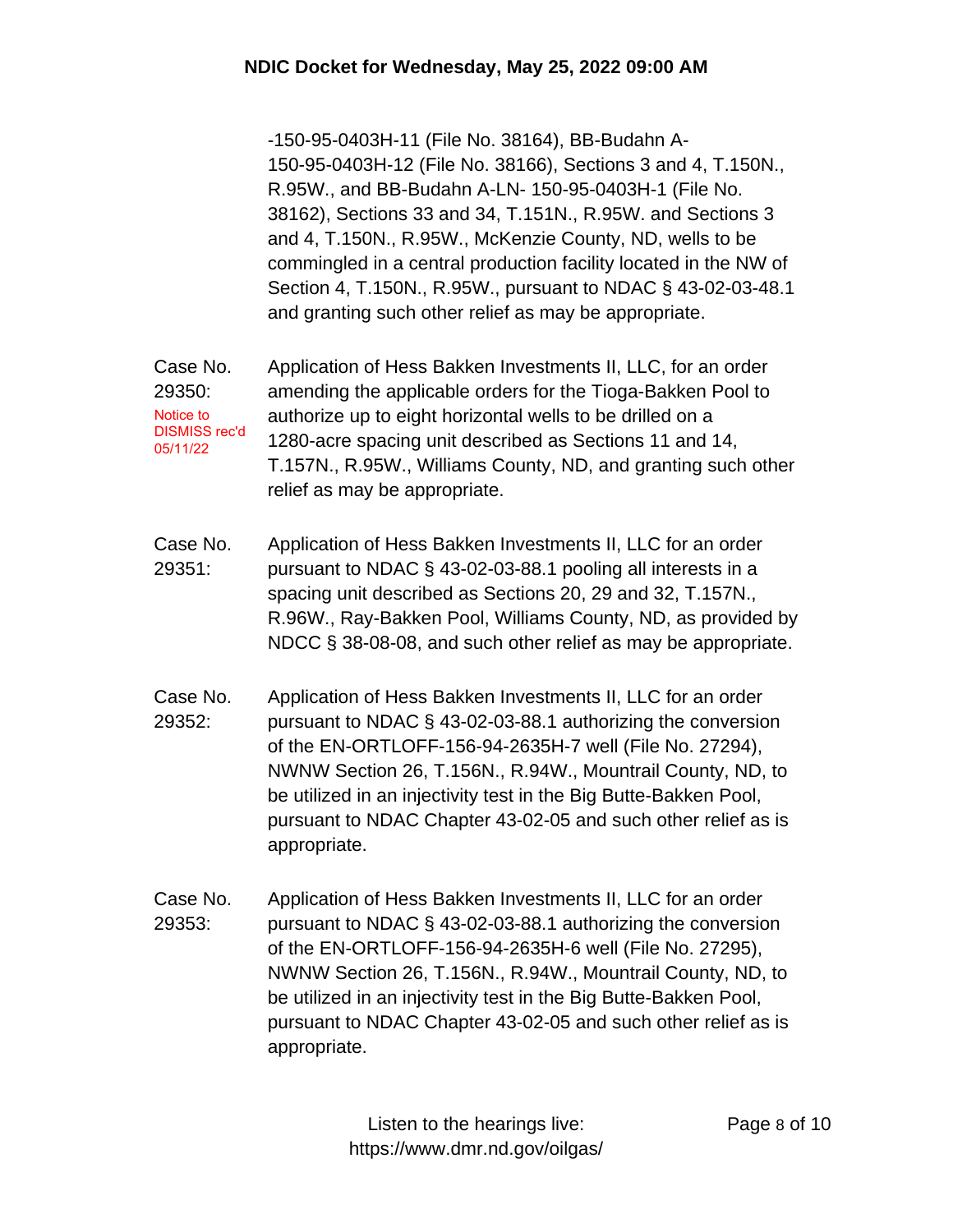- Case No. 29354: Application of Hess Bakken Investments II, LLC for an order pursuant to NDAC § 43-02-03-88.1 authorizing the conversion of the EN-ORTLOFF-156-94-2635H-5 well (File No. 27296), NENW Section 26, T.156N., R.94W., Mountrail County, ND, to be utilized in an injectivity test in the Big Butte-Bakken Pool, pursuant to NDAC Chapter 43-02-05 and such other relief as is appropriate.
- Case No. 29355: Application of Hess Bakken Investments II, LLC for an order pursuant to NDAC § 43-02-03-88.1 authorizing the conversion of the EN-ORTLOFF-156-94-2635H-4 well (File No. 27297), NENW Section 26, T.156N., R.94W., Mountrail County, ND, to be utilized in an injectivity test in the Big Butte-Bakken Pool, pursuant to NDAC Chapter 43-02-05 and such other relief as is appropriate.
- Case No. 29356: Application of Whiting Oil and Gas Corp. for an order amending the applicable orders for the Sanish-Bakken Pool to authorize up to six wells to be drilled on a 1920-acre spacing unit described as Sections 1, 2 and 3, T.152N., R.93W., Mountrail County, ND, and granting such other relief as may be appropriate.

Case No. 29357: Application of Grayson Mill Operating, LLC pursuant to NDAC § 43-02-03-88.1 for an order allowing the production from the following described wells: Bugs 27-22 1H (File No. 21034), Bugs 27-22 #7H (File No. 25776), Sections 22 and 27, T.151N., R.100W., Lloyd 34-3 2H (File No. 21033), and Lloyd 34-3 #3H (File No. 25777), Section 34, T.151N., R.100W. and Section 3, T.150N., R.100W., to be produced and commingled in a central production facility located in the NW of Section 34, T.151N., R.100W., Sandrocks and Poe Fields, McKenzie County, ND, allowing for a test procedure for each well of less than 72 consecutive hours per month, pursuant to NDAC § 43-02-03-48.1, or granting such other relief as may be appropriate. Notice to DISMISS rec'd 05/19/22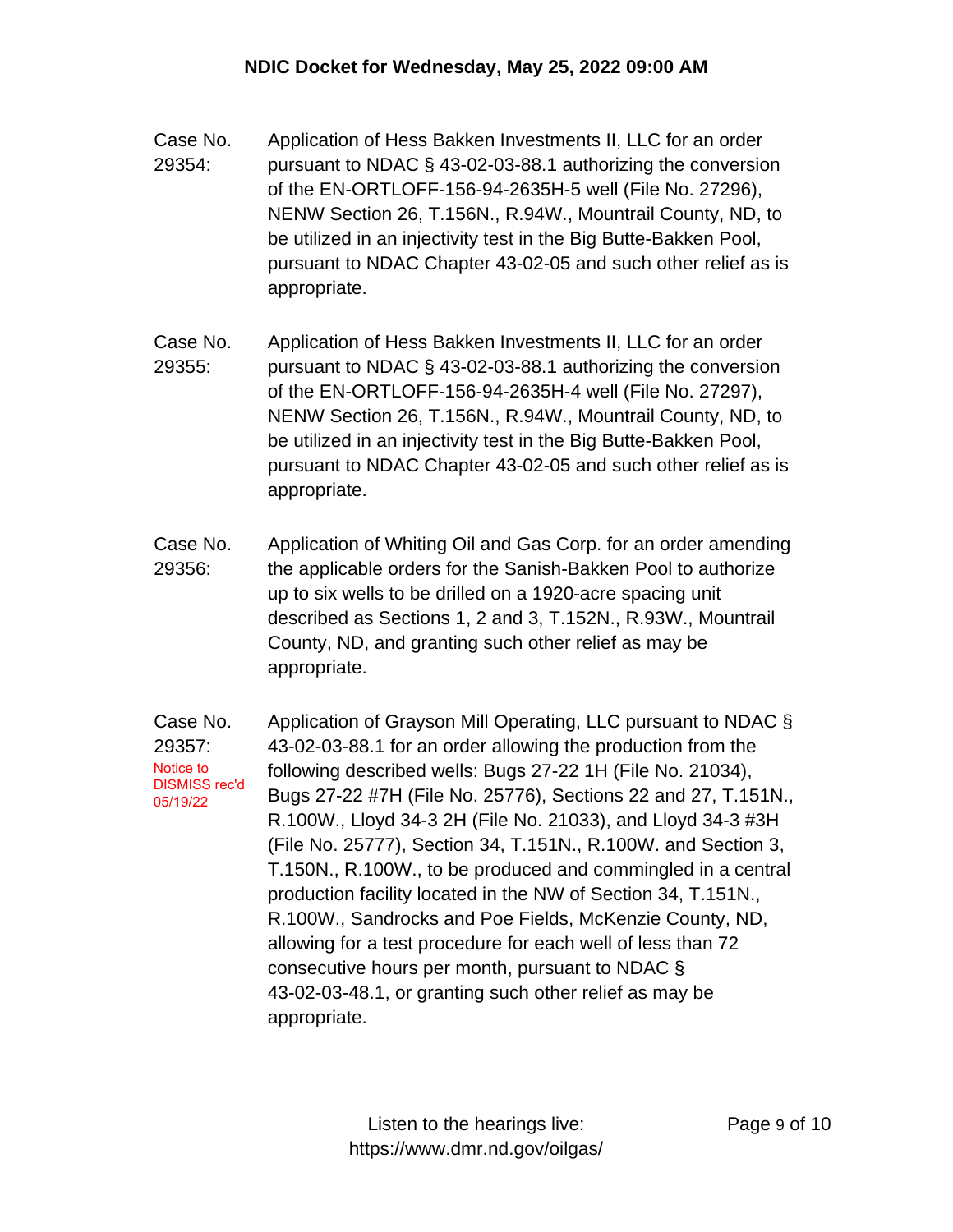- Case No. 29358: Application of Burlington Resources Oil & Gas Co. LP pursuant to NDAC § 43-02-03-88.1 for an order allowing vapor recovery unit gas produced from the Remington 1A MTFH (File No. 32852), Remington 1B MBH (File No. 32853), Remington 3C MBH (File No. 32721), Remington 3D UTFH (File No. 32722), Remington 3E MBH (File No. 32723), Remington 4A MTFH (File No. 32842), Remington 4B MBH (File No. 32843), Sections 2 and 11, T.150N., R.96W., and Remington-Lovaas 4C UTFH-ULW (File No. 32844), Sections 1, 2, 11 and 12, T.150N., R.96W., McKenzie County, ND, wells to be commingled in a central production facility located in the SESW of Section 11, T.150N., R.96W., pursuant to NDAC § 43-02-03-48.1 or granting such other and further relief as may be appropriate.
- Case No. 29359: Application of Ovintiv Production Inc. for an order amending the applicable orders for the Lost Bridge-Bakken Pool to authorize up to two horizontal wells to be drilled on a lease-line 2560-acre spacing unit described as Sections 10, 11, 14 and 15, T.148N., R.96W., Dunn County, ND, and granting such other relief as may be appropriate. Notice to CONTINUE to 06/2022 rec'd 05/24/22
- Case No. 29360: Application of Petro-Hunt, L.L.C. for an order pursuant to NDAC § 43-02-03-88.1 pooling all interests in a spacing unit described as Sections 18 and 19, T.144N., R.97W., Little Knife-Bakken Pool, Dunn County, ND, as provided by NDCC § 38-08-08, and granting such other relief as may be appropriate.
- Case No. 29309: (Continued) Application of Foundation Energy Management, LLC for an order pursuant to NDAC § 43-02-03-88.1 pooling all interests in a spacing unit comprised of Section 28, T. 144N., R.103W., Bicentennial-Bakken Pool, Golden Valley County, ND as provided by NDCC § 38-08-08 and such other relief as is appropriate Notice to CONTINUE to 06/2022 rec'd 05/16/22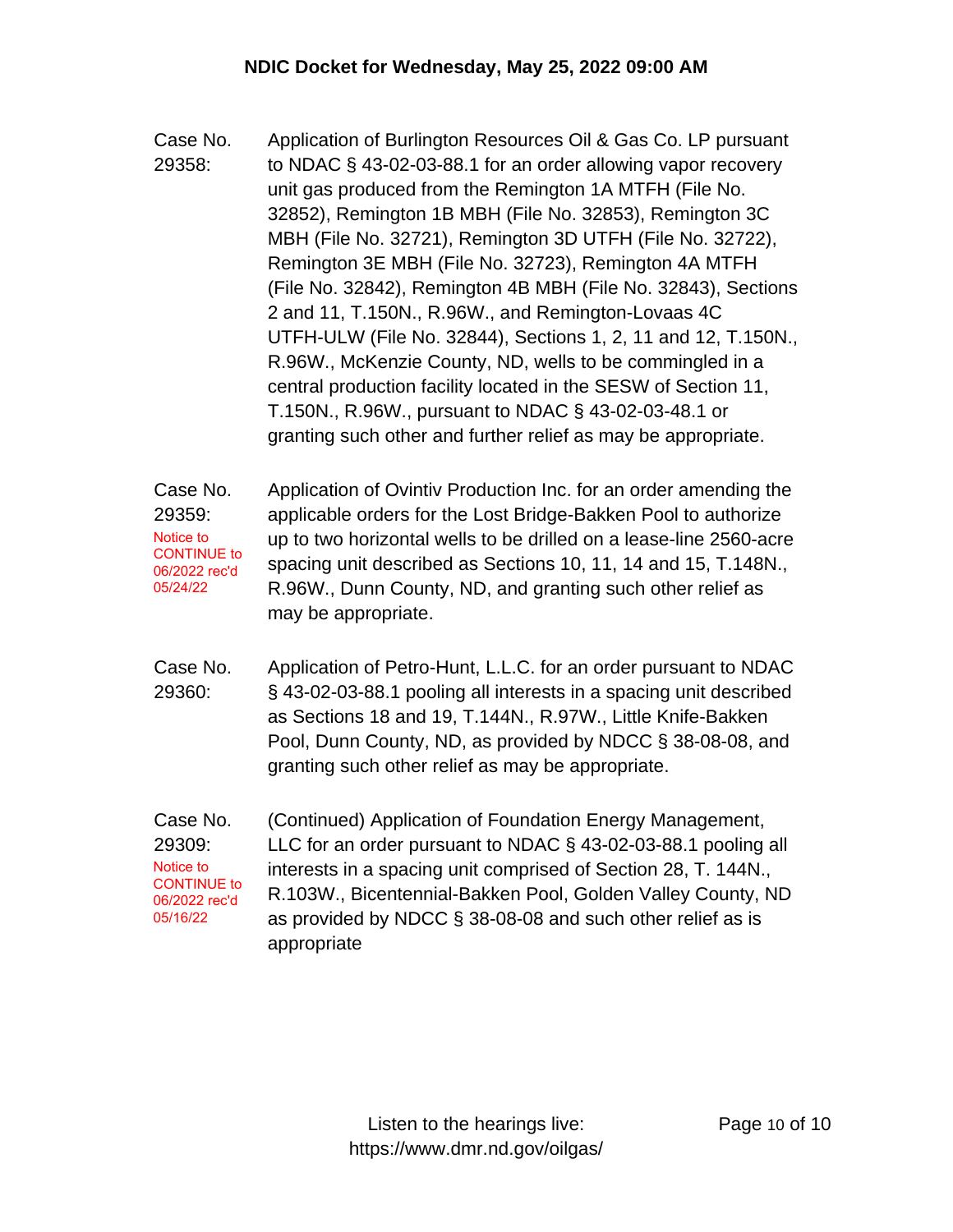| File No. | <b>Well Name</b>                | <b>Field Name</b>        | Well<br><b>Type</b> | <b>Status</b> | <b>County Name</b> |
|----------|---------------------------------|--------------------------|---------------------|---------------|--------------------|
|          | 2455 MOORE-JENSEN SWD 1         | SOUTH WESTHOPE           | SWD                 | PA            | <b>BOTTINEAU</b>   |
|          | 3505 NUSS 1                     | <b>BLACK SLOUGH</b>      | OG                  | PA            | <b>BURKE</b>       |
|          | 4453 KAEDING 1                  | SOUTHWEST STARBUCK       | OG                  | PA            | <b>BOTTINEAU</b>   |
|          | 5228 G. E. BLOWERS 2            | LANSFORD                 | OG                  | PA            | <b>BOTTINEAU</b>   |
|          | 5367 WRIGHT 13-12               | KUROKI                   | OG                  | PA            | BOTTINEAU          |
|          | 5478 MOORE-JENSEN 1-R           | SOUTH WESTHOPE           | OG                  | AB            | <b>BOTTINEAU</b>   |
|          | 5480 MOORE-JENSEN 2-R           | SOUTH WESTHOPE           | OG                  | AB            | <b>BOTTINEAU</b>   |
|          | 5501 FORDE 2                    | SOUTH LANDA              | OG                  | PA            | <b>BOTTINEAU</b>   |
|          | 5638 STAVENS 1                  | KUROKI                   | OG                  | PA            | <b>BOTTINEAU</b>   |
|          | 5814 HEDGES 1-R                 | WAYNE                    | OG                  | AB            | <b>BOTTINEAU</b>   |
|          | 5848 MAHONEY 2                  | KUROKI                   | WI                  | AB            | <b>BOTTINEAU</b>   |
|          | <del>7152 PAULSON 1-</del>      | <del>BLACK SLOUGH-</del> | <del>OG</del>       | <del>A₿</del> | <b>BURKE</b>       |
|          | 7266 E. C. INGERSOLL 1          | KANE                     | WI                  | AB            | <b>BOTTINEAU</b>   |
|          | 7270 RUTH VEDQUAM 2             | KANE                     | WI                  | AB            | <b>BOTTINEAU</b>   |
|          | 7318 STEINHAUS 2R               | WAYNE                    | OG                  | PA            | <b>BOTTINEAU</b>   |
|          | 7319 STEINHAUS 1                | WAYNE                    | OG                  | AB            | <b>BOTTINEAU</b>   |
|          | 7817 ESTHER STEINHAUS 1         | <b>WAYNE</b>             | OG                  | AB            | <b>BOTTINEAU</b>   |
|          | 7888 E. C. INGERSOLL 2          | KANE                     | OG                  | AB            | <b>BOTTINEAU</b>   |
|          | 8018 NEWHOUSE 1-3               | SOUTH LANDA              | OG                  | AB            | <b>BOTTINEAU</b>   |
|          | 8989 STATE OF NORTH DAKOTA 1-36 | <b>ELMORE</b>            | OG                  | AB            | RENVILLE           |
|          | 9235 HEDGES 6                   | WAYNE                    | OG                  | AB            | <b>BOTTINEAU</b>   |
|          | 9236 HEDGES 5-R                 | WAYNE                    | OG                  | AB            | <b>BOTTINEAU</b>   |
|          | 9304 EVANSON 2                  | WAYNE                    | SWD                 | AB            | <b>BOTTINEAU</b>   |
|          | 9638 GLINZ 10-1                 | <b>KUROKI</b>            | ₩                   | $\mathsf{PA}$ | <b>BOTTINEAU</b>   |
|          | 9732 ANDERSON 25-1              | WAYNE                    | OG                  | AB            | <b>BOTTINEAU</b>   |
|          | 10219 MARTIN 1                  | SOUTH WESTHOPE           | OG                  | AB            | <b>BOTTINEAU</b>   |
|          | 10845 CHRISTENSON 1             | SOUTHWEST STARBUCK       | OG                  | AB            | <b>BOTTINEAU</b>   |
|          | 10890 GEORGE ADAMS 23-6         | MOUNTROSE                | OG                  | AB            | <b>BOTTINEAU</b>   |
|          | 10919 GEORGE ADAMS ET AL 13-6   | MOUNTROSE                | OG                  | AB            | <b>BOTTINEAU</b>   |
|          | 10954 DALE G. LEATHERS 31-6     | MOUNTROSE                | SWD                 | AB            | <b>BOTTINEAU</b>   |
|          | 11195 LERVIK 2-5                | SOUTHWEST STARBUCK       | OG                  | AB            | <b>BOTTINEAU</b>   |
|          | 11227 ENERGY MEYER 1            | HURLEY                   | OG                  | AB            | RENVILLE           |
|          | 11278 SEM 22-8                  | <b>REFUGE</b>            | OG                  | AB            | <b>BOTTINEAU</b>   |
|          | 11303 ENERGY MEYER 2            | <b>HURLEY</b>            | OG                  | AB            | RENVILLE           |
|          | 12154 GOODMAN 3-9               | SOUTHWEST STARBUCK       | OG                  | AB            | <b>BOTTINEAU</b>   |
|          | 12782 SMITH 1-21                | <b>FOOTHILLS</b>         | OG                  | AB            | <b>BURKE</b>       |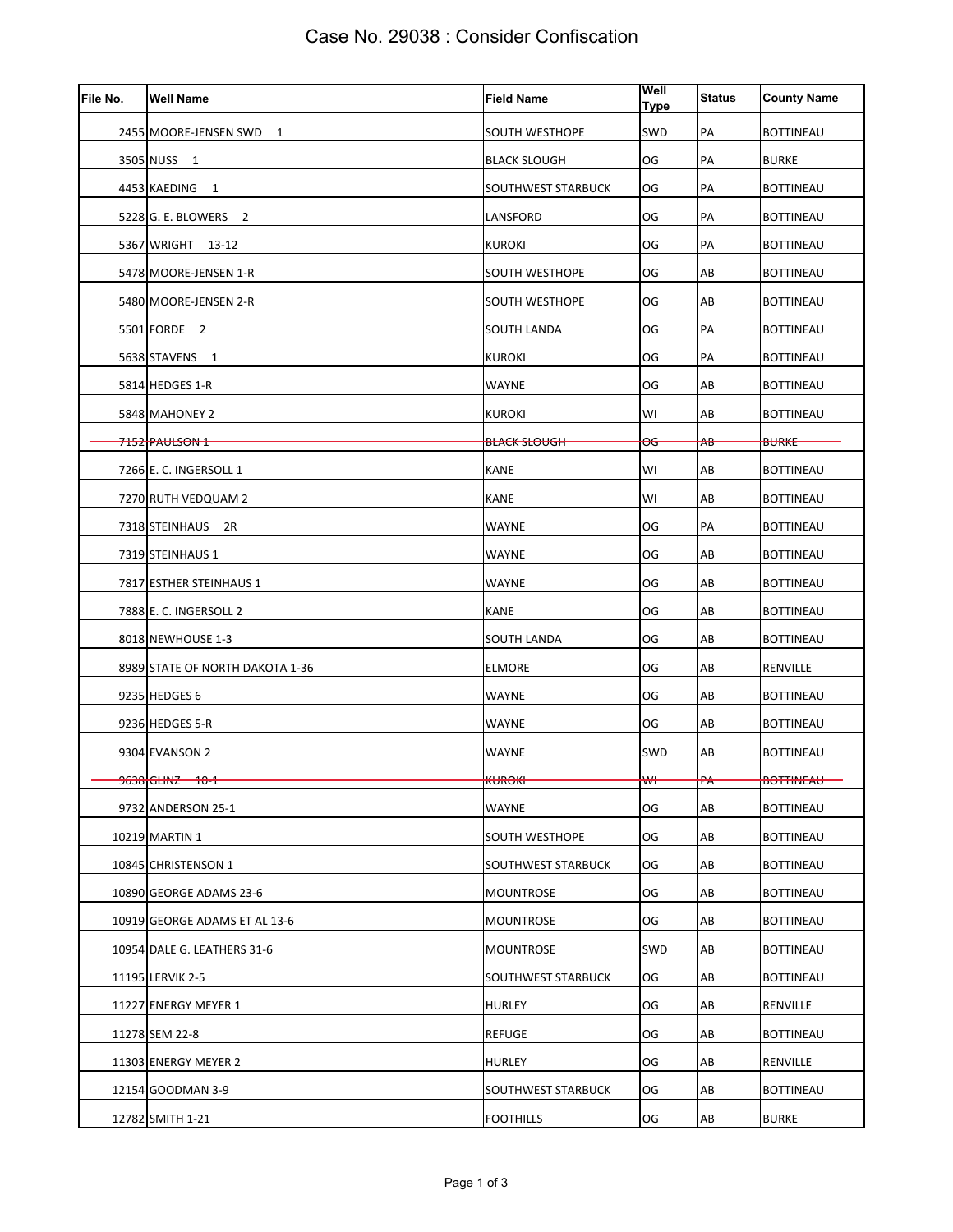| 13076 AMUNDSON 1           | <b>BLACK SLOUGH</b>  | OG         | AB | <b>BURKE</b>     |
|----------------------------|----------------------|------------|----|------------------|
| 13102 BUSCH 1              | <b>BLACK SLOUGH</b>  | OG         | AB | <b>BURKE</b>     |
| 13488 NEWHOUSE 2R          | SOUTH LANDA          | WI         | AB | <b>BOTTINEAU</b> |
| 13737 HEDGES 7H            | WAYNE                | OG         | AB | <b>BOTTINEAU</b> |
| 13857 HEDGES/STEINHAUS 8H  | <b>WAYNE</b>         | OG         | AB | <b>BOTTINEAU</b> |
| 13880 HEDGES/STEINHAUS 9H  | WAYNE                | OG         | AB | <b>BOTTINEAU</b> |
| 13884 RICE TRUST 1         | RENVILLE             | OG         | AB | <b>BOTTINEAU</b> |
| 14489 HEDGES/STEINHAUS 10H | WAYNE                | OG         | AB | <b>BOTTINEAU</b> |
| 14510 SOLBERG 2-9          | SOUTHWEST STARBUCK   | OG         | AB | <b>BOTTINEAU</b> |
| 14520 EVENSON 3H           | WAYNE                | OG         | AB | <b>BOTTINEAU</b> |
| 14641 FORDE 1R             | SOUTH LANDA          | OG         | AB | <b>BOTTINEAU</b> |
| 14650 HEDGES/STEINHAUS 11H | WAYNE                | OG         | AB | <b>BOTTINEAU</b> |
| 14662 C. L. BRANDT 2       | <b>KANE</b>          | OG         | AB | <b>BOTTINEAU</b> |
| 14709 STAVENS 14-1         | <b>KUROKI</b>        | WI         | AB | <b>BOTTINEAU</b> |
| 14729 RICE ET AL 1H        | <b>RENVILLE</b>      | OG         | AB | <b>BOTTINEAU</b> |
| 14797 RICE-STATE 2H        | RENVILLE             | <b>SWD</b> | AB | <b>BOTTINEAU</b> |
| 15060 HEDGE/STEINHAUS 12 H | WAYNE                | OG         | AB | <b>BOTTINEAU</b> |
| 15061 HEDGES/STEINHAUS 13H | WAYNE                | OG         | AB | <b>BOTTINEAU</b> |
| 15179 RICE 4               | RENVILLE             | OG         | AB | <b>BOTTINEAU</b> |
| 15180 RICE 3               | RENVILLE             | WI         | AB | <b>BOTTINEAU</b> |
| 15245 RICE 5               | RENVILLE             | WI         | AB | <b>BOTTINEAU</b> |
| 15246 GLESSING 1           | RENVILLE             | WI         | AB | <b>BOTTINEAU</b> |
| 15360 GLESSING 2           | RENVILLE             | WI         | AB | <b>BOTTINEAU</b> |
| 15379 INGERSOL 3           | <b>KANE</b>          | WS         | AB | <b>BOTTINEAU</b> |
| 15464 WRIGHT 3             | KUROKI               | WI         | PA | <b>BOTTINEAU</b> |
| 15510 ASHEIM 1             | RENVILLE             | WI         | AB | <b>BOTTINEAU</b> |
| 15591 GLESSING 3           | RENVILLE             | OG         | AB | <b>BOTTINEAU</b> |
| 15643 CAMERON 1            | <b>KUROKI</b>        | WI         | AB | <b>BOTTINEAU</b> |
| 16067 RICE 7               | RENVILLE             | OG         | AB | <b>BOTTINEAU</b> |
| 16082 RICE 8               | RENVILLE             | OG         | AB | <b>BOTTINEAU</b> |
| 17611 STAVENS 1 HZ         | <b>KUROKI</b>        | OG         | AB | <b>BOTTINEAU</b> |
| 17653 CAMERON 1 HZ         | <b>KUROKI</b>        | OG         | AB | <b>BOTTINEAU</b> |
| 17736 HELLER 6-31          | RENVILLE             | OG         | AB | BOTTINEAU        |
| 17839 CRAMER 3             | RENVILLE             | OG         | AB | <b>BOTTINEAU</b> |
| 18264 CAMERON 1-11 H       | <b>KUROKI</b>        | OG         | AB | <b>BOTTINEAU</b> |
| 18452 GLESSING 7-16        | RENVILLE             | WI         | AB | <b>BOTTINEAU</b> |
| 18483 KALLBERG 1 H         | <b>THOMPSON LAKE</b> | OG         | AB | <b>BURKE</b>     |